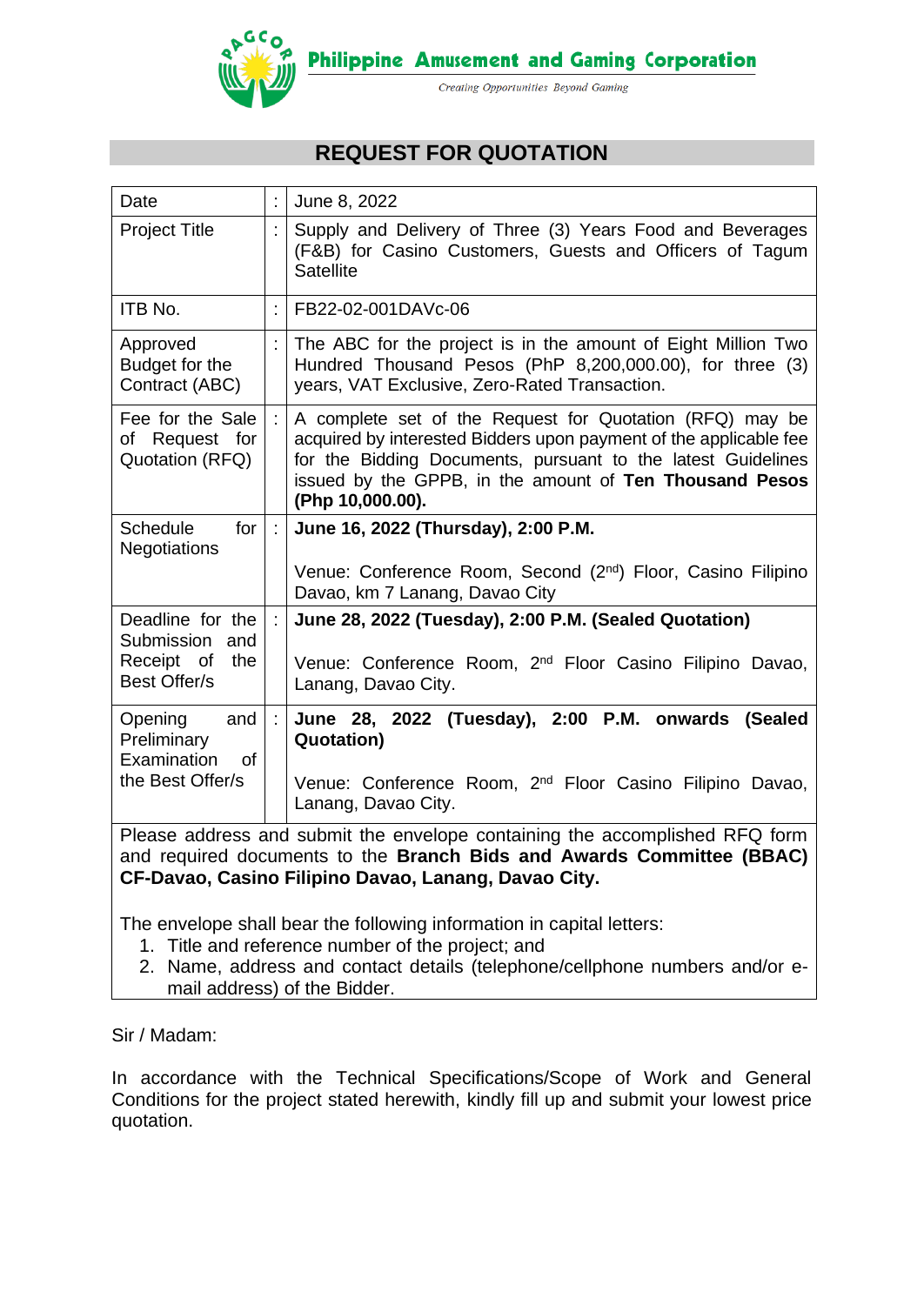For any inquiries or clarifications, please contact the PS at (082) 234-9398 to 99 local 162 and look for Procurement Officer I Dara Villalobos.

Thank you.

 **SGD REGINA C. LEMANA Chairperson** BRANCH BIDS AND AWARDS COMMITTEE (BBAC) CASINO FILIPINO DAVAO

*DAV\_060722*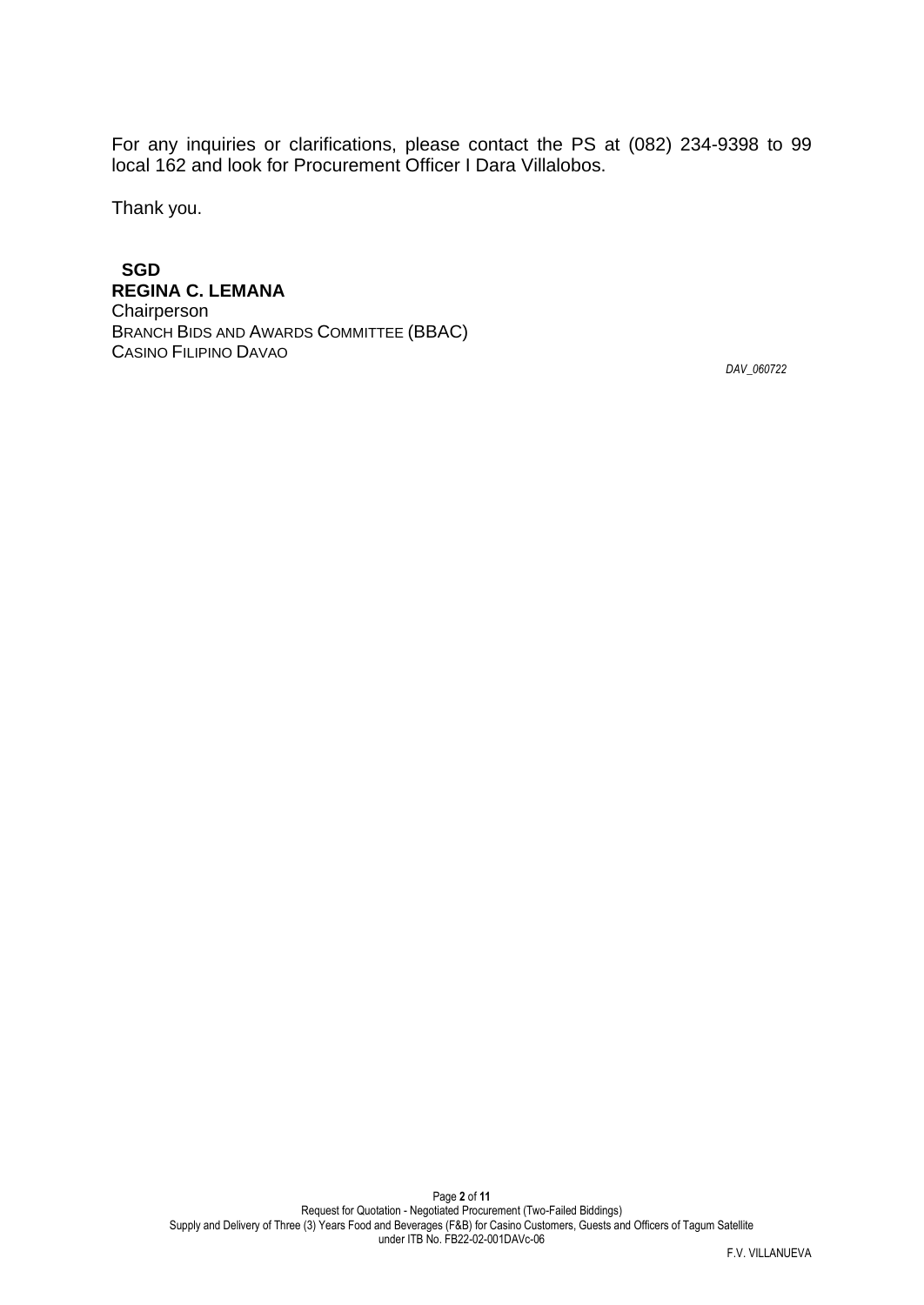Dear Ms. Lemana:

In accordance with your request, following is our quotation for your requirement:

# **I. TECHNICAL SPECIFICATIONS**

| <b>Item</b> | <b>Specification</b><br>Contract period: Three (3) years or until the contract                                                                                                                                                                                                                          | Bidders must state here<br>either "Comply" or "Not<br>Comply" against each of<br>the individual parameters<br>of each Specification. |
|-------------|---------------------------------------------------------------------------------------------------------------------------------------------------------------------------------------------------------------------------------------------------------------------------------------------------------|--------------------------------------------------------------------------------------------------------------------------------------|
|             | amount has already been depleted or consumed,<br>whichever comes first.                                                                                                                                                                                                                                 |                                                                                                                                      |
|             | Location: Casino Filipino Tagum Satellite, Penny Lane<br>Hotel and Casino, Apokon Rd., Tagum City                                                                                                                                                                                                       |                                                                                                                                      |
|             | <b>SCOPE OF SERVICES</b>                                                                                                                                                                                                                                                                                |                                                                                                                                      |
| 1.          | The menu price shall be VAT-Exclusive and zero-<br>rated and shall already include all applicable fees and<br>charges.                                                                                                                                                                                  |                                                                                                                                      |
| 2.          | The SERVICE PROVIDER/ SUPPLIER shall extend<br>to PAGCOR a twenty percent (20%) discount for its<br>Services.                                                                                                                                                                                           |                                                                                                                                      |
| 3.          | The SERVICE PROVIDER/ SUPPLIER shall not<br>amend the menu without the prior written consent of<br>PAGCOR. The prices herein agreed shall not be<br>subject to any increase or upward adjustment for any<br>reason or cause whatsoever for the duration of the<br>Contract.                             |                                                                                                                                      |
| 4.          | The SERVICE PROVIDER/ SUPPLIER shall<br>be<br>responsible for the cleanliness and sanitation of the<br>F&B area.                                                                                                                                                                                        |                                                                                                                                      |
| 5.          | The Service Provider/Supplier shall have sufficient<br>manpower to provide the Services and shall own,<br>legally possess and/or have access to all the<br>necessary kitchen and restaurant supplies, utensils,<br>equipment necessary for the delivery of the Service,<br>such as, but not limited to: |                                                                                                                                      |
|             | i. Spoons, forks, knives and chopping boards;<br>ii. Plates, glasses, cups and saucers;<br>iii. Various cookwares;<br>iv. Various tablecloths and napkins;                                                                                                                                              |                                                                                                                                      |
|             | v. Stoves, ovens, microwave ovens, and<br>vi. Spices and clean containers for the different food<br>ingredients                                                                                                                                                                                         |                                                                                                                                      |
| 6.          | The SERVICE PROVIDER/ SUPPLIER utensils shall<br>be sterilized, kept clean and dried properly.                                                                                                                                                                                                          |                                                                                                                                      |
| 7.          | The SERVICE PROVIDER/ SUPPLIER shall provide                                                                                                                                                                                                                                                            |                                                                                                                                      |

Page **3** of **11**

under ITB No. FB22-02-001DAVc-06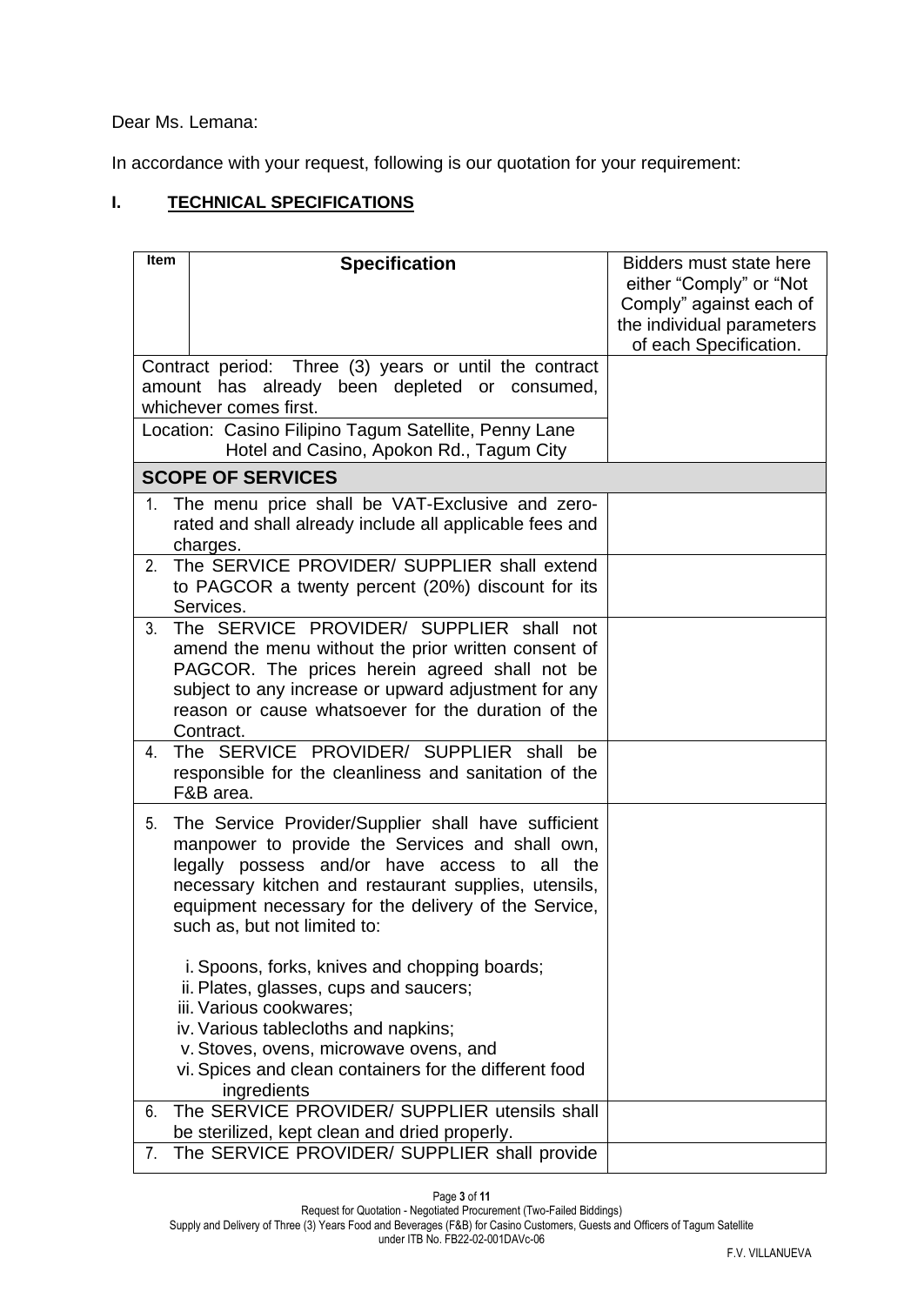| the Services twenty four (24) hours a day, seven (7)<br>days a week or in accordance with the operations of<br>the casino satellite.                                                                                                                                                                             |  |
|------------------------------------------------------------------------------------------------------------------------------------------------------------------------------------------------------------------------------------------------------------------------------------------------------------------|--|
| The goods and services provided by the SERVICE<br>8.<br><b>SUPPLIER</b><br>PROVIDER/<br>shall<br>comply<br>with<br>PAGCOR's standards and shall always take into<br>consideration the special preferences of PAGCOR, its<br>customers / clientele and / or guests.                                               |  |
| The SERVICE PROVIDER/ SUPPLIER shall ensure<br>9.<br>that its personnel are always well-mannered,<br>courteous, polite, efficient and shall<br>conduct<br>themselves, at all times, in a professional manner<br>towards PAGCOR, its directors, officers, agents,<br>customers and guests.                        |  |
| 10. The SERVICE PROVIDER/ SUPPLIER personnel<br>shall secure from the responsible government agency<br>a health / sanitary permit / clearance and submit the<br>same to PAGCOR. The CONTRACTOR shall not<br>field any of its personnel without the requisite<br>government health / sanitary permit / clearance. |  |
| 11. The SERVICE PROVIDER/ SUPPLIER shall ensure<br>that its personnel exercise good personal hygiene,<br>particularly, but not limited to:                                                                                                                                                                       |  |
| • Regular and proper hand washing;<br>Clean and well trimmed fingernails without nail<br>polish;<br>• Hair should be neat and tidy. All personnel shall<br>wear a headdress / hair net: and<br>Personnel with wounds / sores shall not be<br>allowed to work.                                                    |  |
| 12. The SERVICE PROVIDER/ SUPPLIER personnel<br>shall, at all times, wear their prescribed uniform<br>including, but not limited to, aprons, headdress /<br>haircaps / hairnet and gloves, which shall be provided<br>by the CONTRACTOR.                                                                         |  |
| 13. PAGCOR may require the replacement of any of the<br>CONTRACTOR's personnel who is not performing<br>his/her duties and responsibilities to PAGCOR's<br>satisfaction. The CONTRACTOR shall not unilaterally<br>pull out any of its personnel without the conformity of<br>PAGCOR.                             |  |
| <b>QUALIFICATIONS</b>                                                                                                                                                                                                                                                                                            |  |
| The establishment should be located within Building<br>1)<br>Premises but outside of PAGCOR leased areas.                                                                                                                                                                                                        |  |
| The Service Provider/Supplier should have proven<br>2)<br>track record in the restaurant industry for at least two<br>(2) years                                                                                                                                                                                  |  |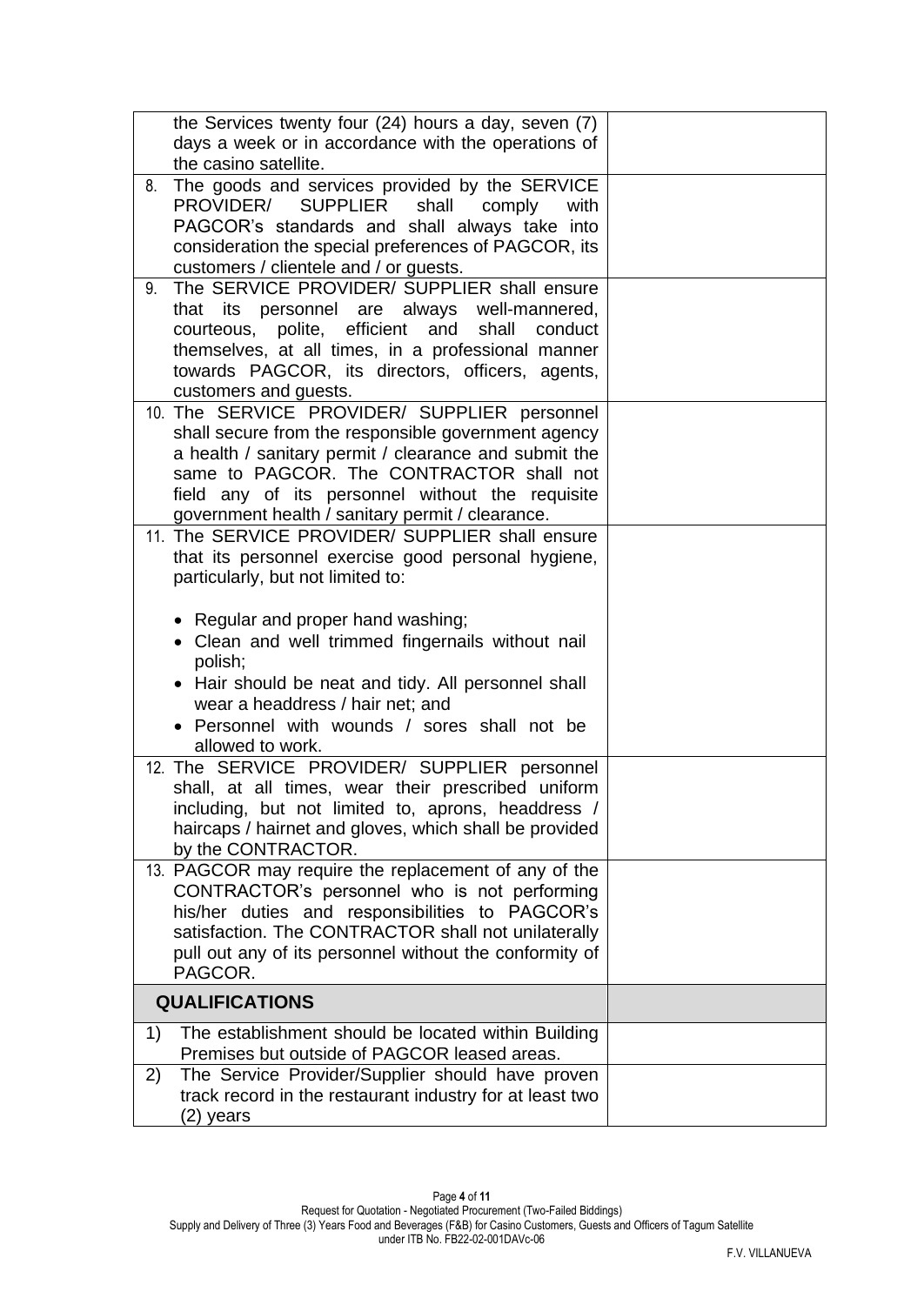| 3) | The Service Provider/Supplier shall accommodate<br>requests for meals for PAGCOR's special events or<br>meeting held within and beyond Concessionaire's<br>operating hours.                                                                                                                                                                                                                          |  |
|----|------------------------------------------------------------------------------------------------------------------------------------------------------------------------------------------------------------------------------------------------------------------------------------------------------------------------------------------------------------------------------------------------------|--|
| 4) | The restaurant of the service provider/supplier<br>should be able to serve various local/native and<br>international cuisines to cater to different types of<br>nationalities and food preferences.                                                                                                                                                                                                  |  |
| 5) | The Service Provider shall promptly serve / comply<br>all food orders within 15 minutes upon placing of<br>order:                                                                                                                                                                                                                                                                                    |  |
| 6) | The Service Provider / Supplier shall provide the<br>goods/services duly approved by PAGCOR or as<br>stated in the bidding documents and Service<br>Contract.                                                                                                                                                                                                                                        |  |
| 7) | Provide a credit facility for all officials/authorized<br>PAGCOR F&B Services up to PhP300,000 payable<br>within 30 working days from the date of order.                                                                                                                                                                                                                                             |  |
|    | <b>FOOD HANDLING</b>                                                                                                                                                                                                                                                                                                                                                                                 |  |
| 1) | Maintain the cleanliness and sanitation of their<br>respective premise, equipment and utensils, most<br>related<br>all<br>permits<br>for<br>especially<br>on<br>the<br>establishment and its manpower component.                                                                                                                                                                                     |  |
| 2) | Ensure that the quality of food, either raw or<br>processed, complies with all sanitation standards.                                                                                                                                                                                                                                                                                                 |  |
| 3) | Ensure utmost cleanliness and proper hygiene in the<br>preparation, handling and serving of food.                                                                                                                                                                                                                                                                                                    |  |
| 4) | Spoiled food must be replaced immediately by the<br>Service Provider.                                                                                                                                                                                                                                                                                                                                |  |
| 5) | For security reasons, fork, knife and other similar<br>utensils must not be served in the gaming / slot<br>machine area                                                                                                                                                                                                                                                                              |  |
| 6) | Meals for dinner/lunch/breakfast must not be served<br>in the gaming/slot machine area. A suitable location<br>dining (with tables and chairs) shall<br>for<br>be<br>designated for this purpose.                                                                                                                                                                                                    |  |
| 7) | Provide the basic requirements and other supplies<br>necessary for on-site F&B services such as, but not<br>limited to:<br>Manpower complement<br>a.<br>Cooking equipment<br>b.<br>Cooking utensils<br>C.<br>Liquefied Petroleum Gas or equivalent<br>d.<br>Movable serving racks<br>е.<br>f.<br>Serving trays<br>g. Food warmer, coffee maker<br>Utensil steamer<br>h.<br><b>Chafing Dish</b><br>İ. |  |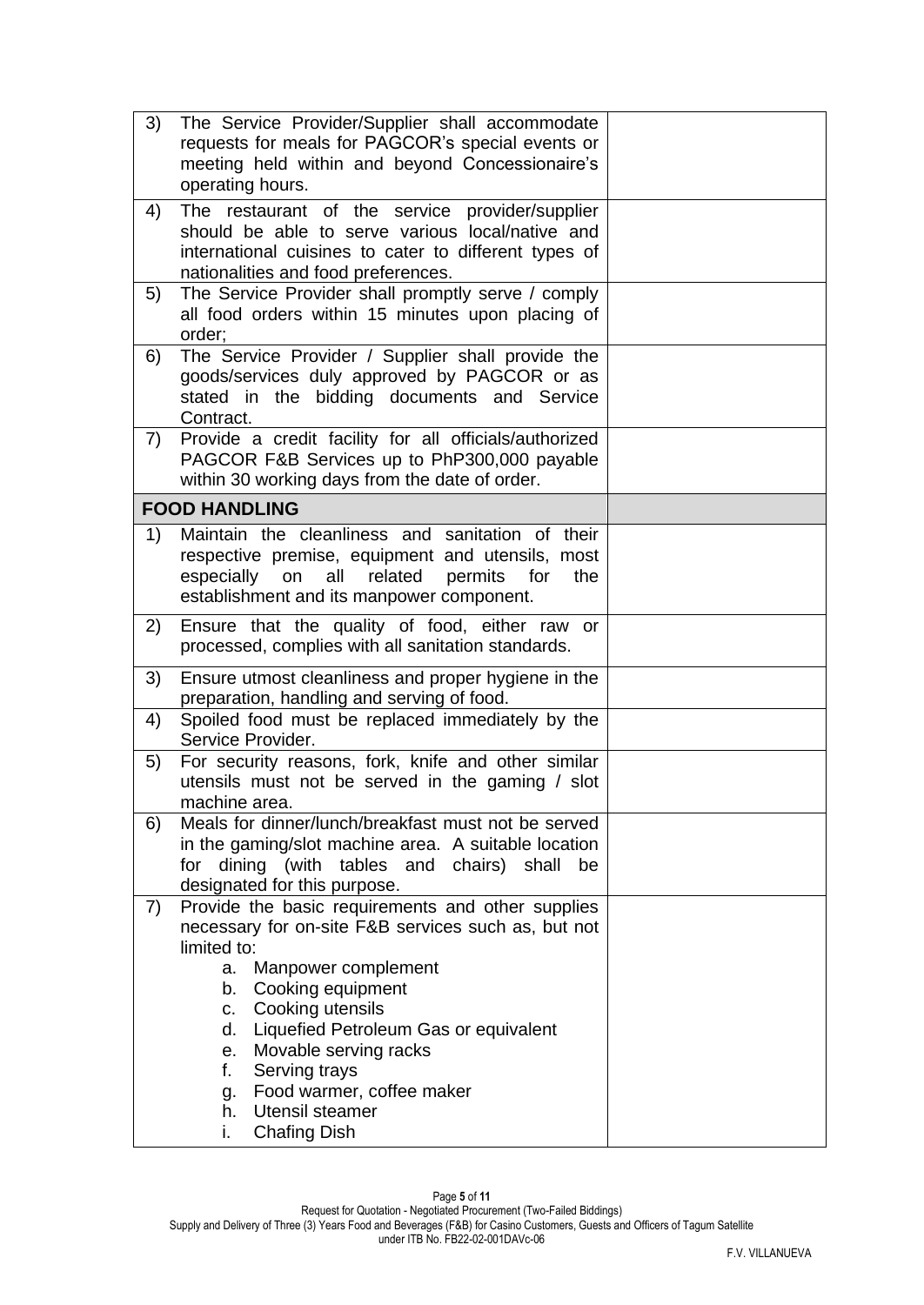| Ensure that all personnel under the employ of the<br>e)                                                                                                                                                                                                              |  |
|----------------------------------------------------------------------------------------------------------------------------------------------------------------------------------------------------------------------------------------------------------------------|--|
| Concessionaire must wear the following:                                                                                                                                                                                                                              |  |
| * Identification Card issued by PAGCOR                                                                                                                                                                                                                               |  |
| $*$ Proper uniform at all times                                                                                                                                                                                                                                      |  |
| $*$ Appropriate footwear (e.g. closed leather<br>shoes)                                                                                                                                                                                                              |  |
| <b>SPECIAL FOOD REQUIREMENTS (MENU CYCLE)</b>                                                                                                                                                                                                                        |  |
| 1. The meals and/or beverages being offered by the<br>Service Provider/Supplier to the customers/guests<br>and contained in the menu should be mutually<br>upon by PAGCOR and the<br>Service<br>agreed<br>Provider/Supplier.                                         |  |
| 2. All goods /services to be offered must be of highest<br>with<br><b>PAGCOR's</b><br>quality and<br>in accordance<br>standards, taking into consideration<br>further the<br>PAGCOR's<br>standards<br>and<br>preferences<br>of<br>customers/clientele and/or guests. |  |
| 3. The menu should consist of varied selections from<br>vegetables, fruits, pork, beef, chicken, fish and<br>seafood.                                                                                                                                                |  |
| 4. The menu should also include various desserts like<br>fresh fruits and salads.                                                                                                                                                                                    |  |
| 5. The menu should include various hot and/or cold<br>beverages whether in glass, bottle or in cans, such<br>as, sodas, juice drinks, wines and/or mineral water.                                                                                                    |  |
| 6. The menu should offer meals prepared in different<br>flavors and methods of cooking, e.g.<br>broiled,<br>steamed, baked, grilled, sautéed and/or fried.                                                                                                           |  |
| <b>ACTUAL FOOD DELIVERY</b>                                                                                                                                                                                                                                          |  |
| 1. Hot food should be served hot and cold food should<br>be served cold.                                                                                                                                                                                             |  |
| 2. Avoid food contamination and/or food poisoning.                                                                                                                                                                                                                   |  |
| 3. Food arrangement should be attractive and garnished.                                                                                                                                                                                                              |  |
| 4. Texture<br>and<br>should<br>consistency<br>be<br>observed<br>accordingly.                                                                                                                                                                                         |  |
| <b>ADDITIONAL REQUIREMENTS</b>                                                                                                                                                                                                                                       |  |
| Bidder must submit a Latest Menu with Price List                                                                                                                                                                                                                     |  |
| Payment<br>shall<br>be<br>based<br>actual<br>billing<br>on<br>and<br>consumption and shall not exceed the total contract<br>price.                                                                                                                                   |  |
| The unit cost per meal shall be based on the unit cost<br>reflected in the menu/price list as mutually agreed upon<br>by both parties. Service Provider/Supplier should attach<br>the latest menu/price list as part of the submittal.                               |  |
| The establishment of the winning bidder shall be subject<br>to ocular inspection by a PAGCOR representative.                                                                                                                                                         |  |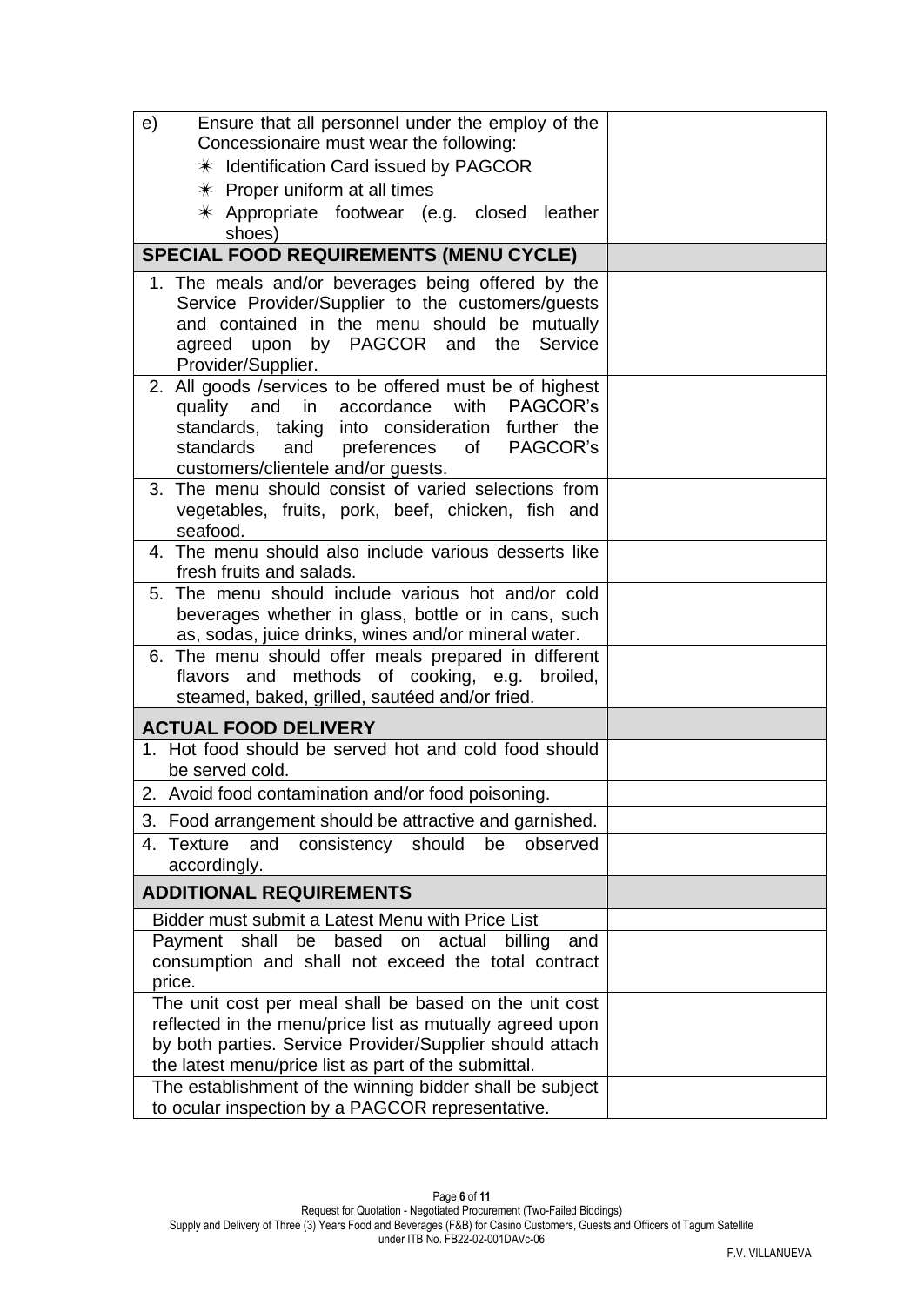## **II. FINANCIAL QUOTATION**

| <b>Technical Description</b>                                                                                                                    | <b>BEST OFFER/QUOTATION</b>                              |  |
|-------------------------------------------------------------------------------------------------------------------------------------------------|----------------------------------------------------------|--|
|                                                                                                                                                 | VAT Exclusive, Zero-Rated Transaction                    |  |
| Supply and Delivery of Three (3)<br>Years Food and Beverages (F&B) for<br>Casino Customers, Guests<br>and<br><b>Officers of Tagum Satellite</b> | <b>PhP</b><br>(Please state amount in words and figures) |  |

**NOTES:** Price quotation (unit and total prices) shall be rounded off up to two (2) decimal places.

**VALIDITY OF OFFER:** Ninety (90) calendar days from the date of Submission, Receipt, Opening and Preliminary Examination of Best Offer/Quotation

#### **III. ADDITIONAL REQUIREMENTS**:

Upon submission of your best offer, kindly also submit the following:

- 1. Valid and updated PhilGEPS Certificate of Platinum Registration and Membership with additional caveat in accordance with Section 8.5.2 of the 2016 Revised IRR of RA 9184 amended through GPPB Resolution No. 15- 2021, certifies that all of the eligibility documents submitted to PhilGEPS are maintained and updated.
- 2. Omnibus Sworn Statement in accordance with the attached prescribed form.

The Omnibus Sworn Statement shall be supported by an attached document showing proof of authorization, e.g., duly notarized Secretary's Certificate issued by the corporation or the members of the joint venture or a Special Power of Attorney (SPA) in case of sole proprietorships for situations where the signatory is not the sole proprietor/owner; and

3. Latest Menu with Price List.

#### **ADDITIONAL NOTES:**

- 1. Bidders shall provide correct and accurate information required in this form.
- 2. Offers/quotations submitted exceeding the Approved Budget for the Contract (ABC) shall be rejected.
- 3. The prices quoted are to be paid in Philippine Currency.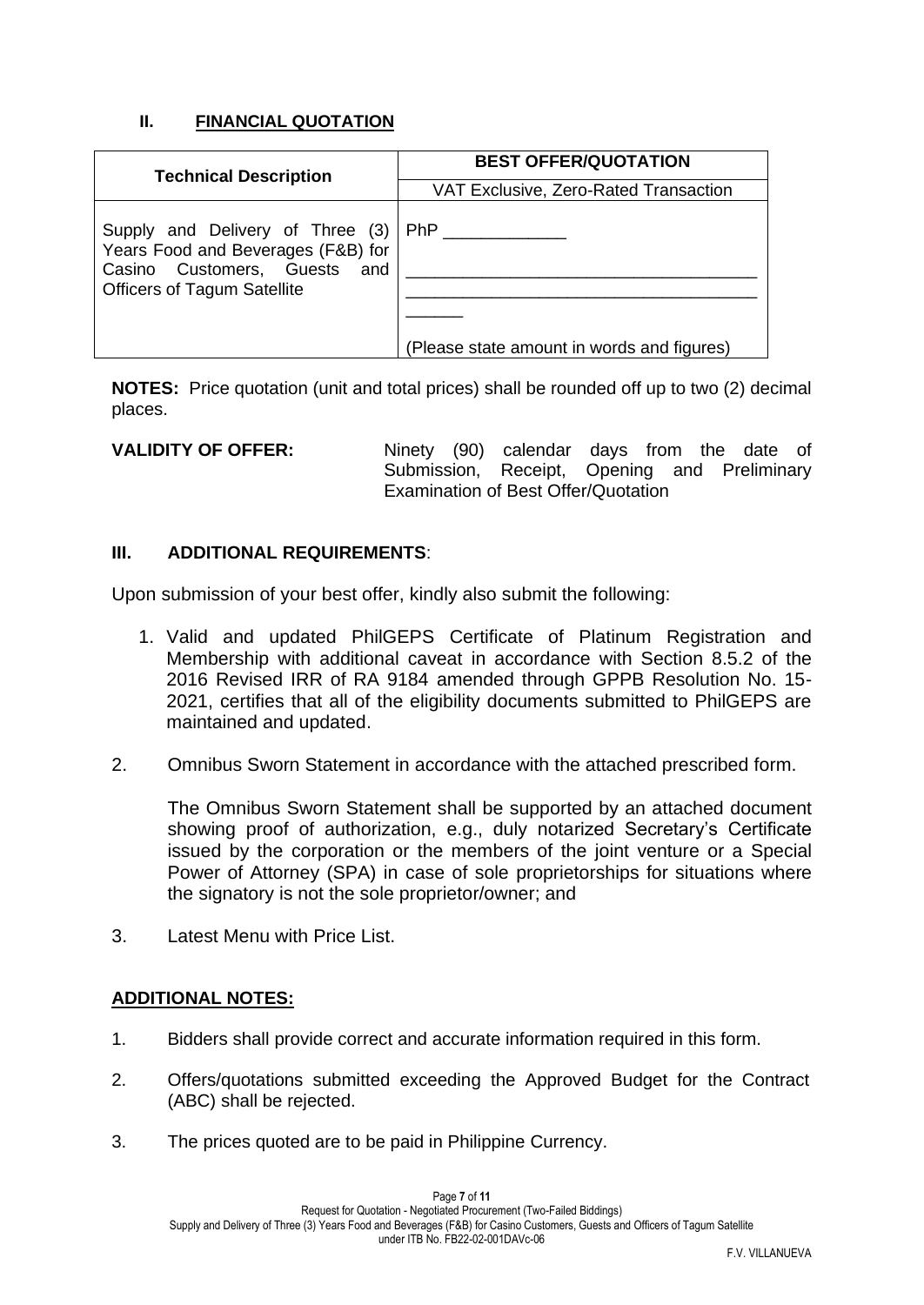- 4. All prices quoted are INCLUSIVE of all applicable duties, government permits, fees, and other charges relative to the acquisition and delivery of items to PAGCOR, but should be VAT-Exclusive, Zero-Rated.
- 5. For the purpose of standardization of offer/quotations, this RFQ Form will prevail over all kinds and forms of offer/quotation. In case of price discrepancy over the amounts in words and in figures, the amount in words will prevail.
- 6. Please be reminded that alternative best offers/quotations/proposals shall not be allowed. Alternative best offers/quotations/proposals are defined as an offer by the prospective supplier in addition or as a substitute to its original quotation. A quotation/best offer with options is also considered as alternative quotation.
- 7. Award of contract shall be made to the supplier, contractor or consultant determined to have the Single or Lowest Calculated and Responsive Quotation (for goods and infrastructure projects) or Single or Highest Rated and Responsive Proposal (for consulting services).
- 8. Any interlineations, erasures or overwriting shall be valid only if they are signed or initiated by you or any of your duly authorized representative/s.
- 9. PAGCOR shall have the right to inspect and/or to test the goods to confirm their conformity to the technical specifications.
- 10. To guarantee the faithful performance of the winning bidder's obligations, it shall post a Performance Security prior to the signing of the contract, in accordance with any of the following schedule:

| <b>Form of Security</b>                                                                                                                                                                                                                                                                                                        | <b>Amount in Percentage</b><br>of Total Contract Price                                                                  |
|--------------------------------------------------------------------------------------------------------------------------------------------------------------------------------------------------------------------------------------------------------------------------------------------------------------------------------|-------------------------------------------------------------------------------------------------------------------------|
| Cash or cashier's/manager's check issued by a<br>Universal or Commercial Bank;<br>Bank draft/guarantee or irrevocable letter of credit<br>issued by a Universal or Commercial Bank:<br>Provided, however, that it shall be confirmed or<br>authenticated by a Universal or Commercial Bank, if<br>issued by a foreign bank; or | Five Percent (5%)                                                                                                       |
| Surety Bond callable upon demand issued by a<br>surety or insurance company duly certified by the<br>Insurance Commission as authorize to issue such<br>security specific for the contract awarded.                                                                                                                            | Thirty Percent (30%)                                                                                                    |
| <b>Performance Securing Declaration</b>                                                                                                                                                                                                                                                                                        | Using the Government<br><b>Procurement Policy</b><br>Board (GPPB)<br><b>Prescribed Format duly</b><br>attached herewith |

The Performance Security shall remain valid for the entire contract duration and shall be release only after the issuance by the Philippine Amusement and Gaming Corporation (PAGCOR) of the final Certificate of Acceptance (issuance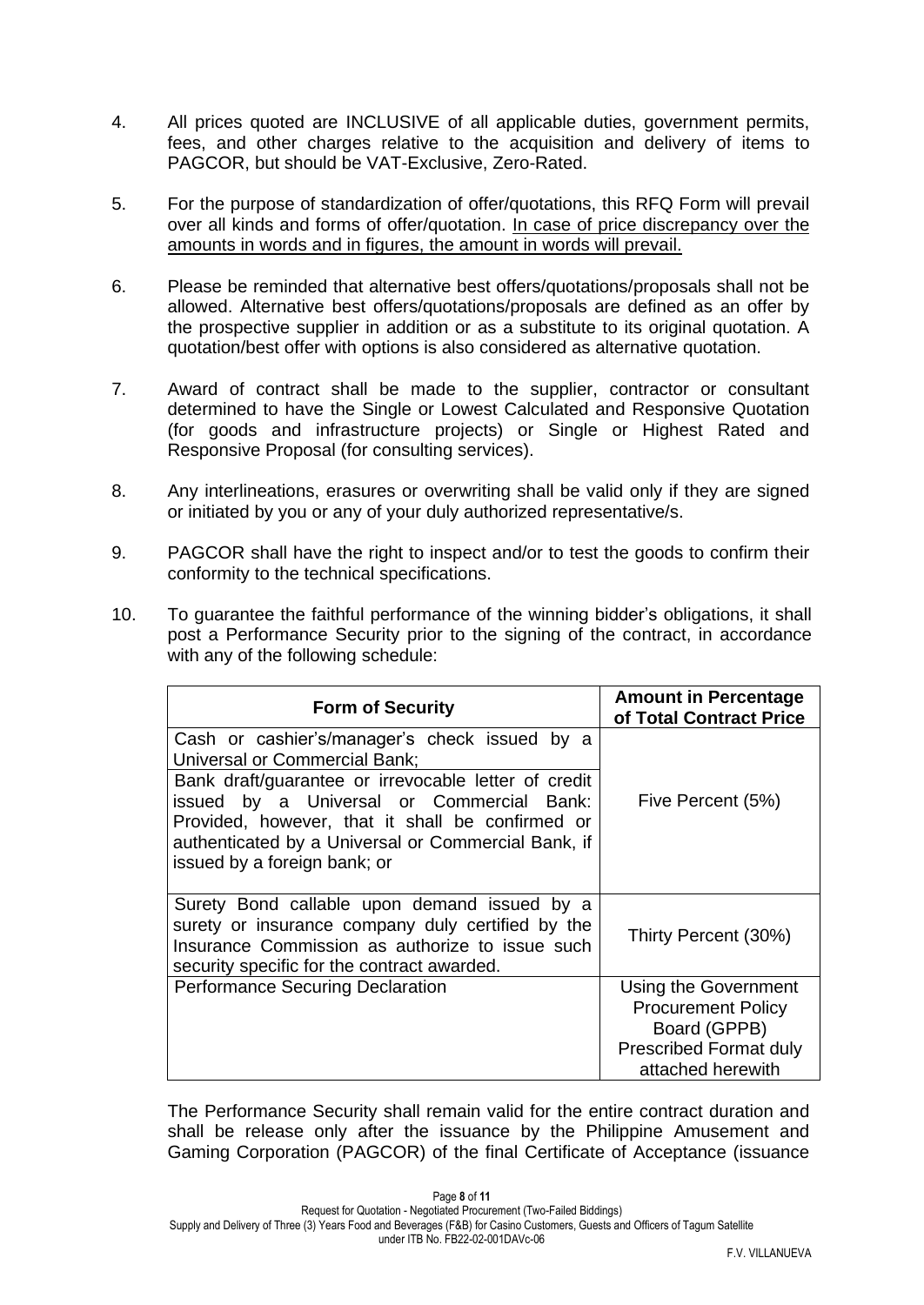of the IAR); Provided that PAGCOR has no claims filed against the contract awardee or the surety or insurance company.

- 11. The winning supplier agrees to pay a penalty of at least equal to one-tenth of one percent (1/10 of 1%) of the cost of the unperformed portion for every day of delay, including non-working days (i.e. Saturday and Sunday), legal holidays or special non-working holidays. PAGCOR shall rescind the contract once the cumulative amount of liquidated damages reaches ten percent (10%) of the amount of the contract, without prejudice to other courses of action and remedies open to it.
- 12. In order to assure that patent or latent defects shall be corrected by the Supplier, a warranty shall be required from the Supplier for a minimum period one (1) year for non-expendable supplies or three (3) months for expendable supplies. The obligation for the warranty shall be covered by, at the Supplier's option, either retention money in an amount equivalent to at least one percent (1%) of every progress payment, or a special bank guarantee equivalent to at least one percent (1%) of the total Contract Price. The said amounts shall only be released after the lapse of the warranty period; provided, however, that the Supplies/Equipment delivered are free from patent and latent defects and all the conditions imposed under this Contract have been fully met.
- 13. Other terms and conditions relative to the project are provided in the attached Purchase/Service Contract.

#### **PROCEDURES:**

- 1. Prospective bidders may download the Request for Quotations (RFQ) free of charge from the following websites: PAGCOR website (**[www.pagcor.ph\)](http://www.pagcor.ph/)** and PhilGEPS website (**www.philgeps.gov.ph)** and may be allowed to submit their best offers/quotations provided that bidders shall pay the fee for the RFQ not later than the deadline for the Submission and Receipt of the Best Offers/Quotations.
- 2. Bidders, except those who have previously participated in the last two (2) failed biddings, are required to pay the applicable fee for the sale of RFQ not later than the deadline for the Submission and Receipt of the Best Offers/Quotation. A copy of the PAGCOR Official Receipt shall be presented as proof of payment.
- 3. The RFQ must be completed without any alterations to their format, and no substitute form shall be accepted. All blank spaces shall be filled in with the information requested.
- 4. Any requirements, guidelines, documents, clarifications, or other information relative to the negotiations that are communicated by the BAC to a supplier, contractor, or consultant shall be communicated on an equal basis to all other suppliers, contractors, or consultants engaging in negotiations with the BAC relative to the procurement.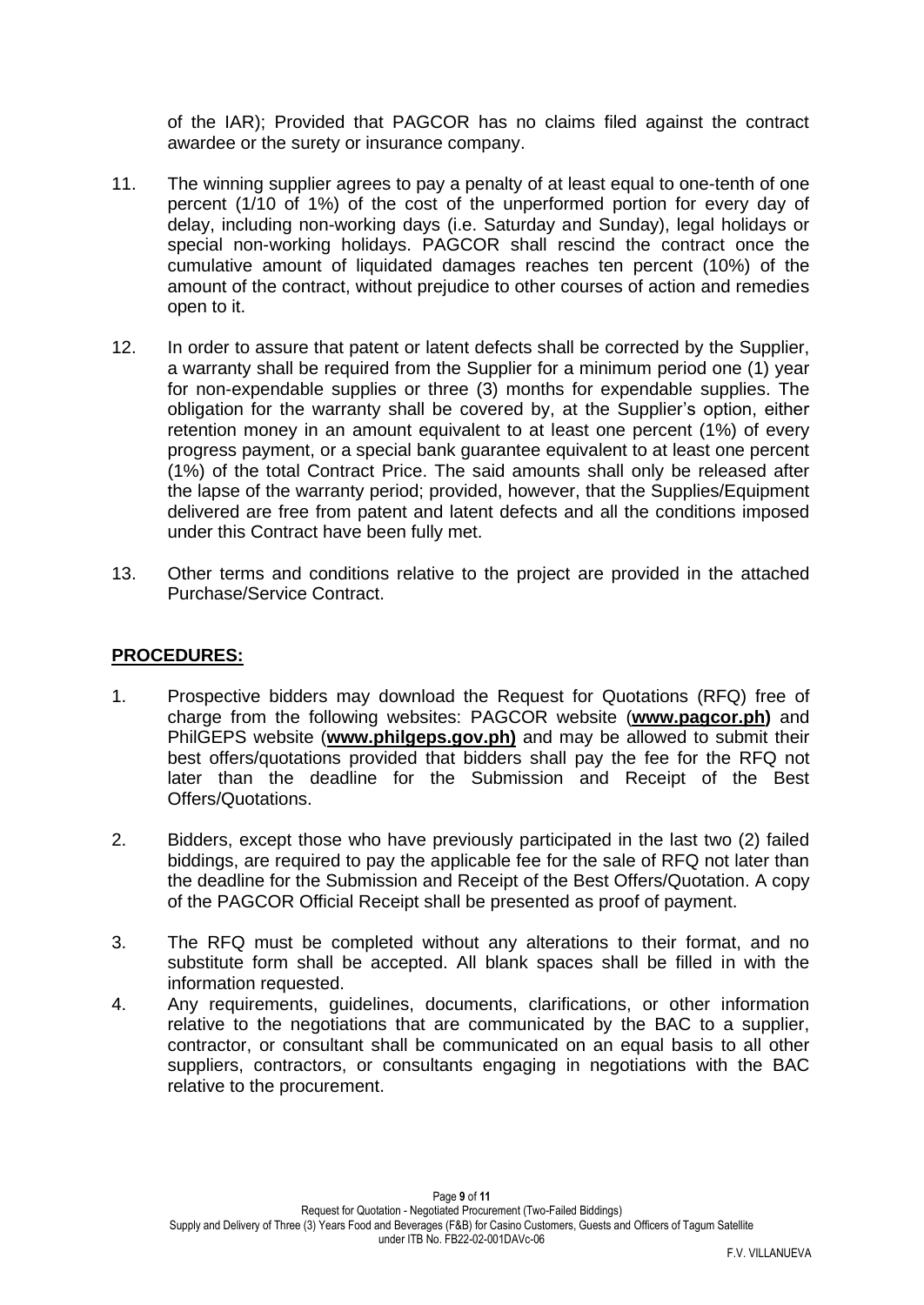- 5. The prospective bidders shall be given equal time and opportunity to negotiate and discuss the technical and financial requirements of the project to be able to submit a responsive quotation or proposal.
- 6. Technical Specifications/Scope of Work and additional Terms and Conditions of the program/project/activity shall be fully discussed during Negotiations. In case there are changes in the requirements and/or technical specifications made after the consultations/negotiations, these shall be communicated on an equal basis.
- 7. Bidders should be responsible for securing copies of the Supplemental/Bid Bulletins at the websites of PAGCOR and the PhilGEPS.
- 8. Copies of the Supplemental Bid Bulletins are also sent either through fax or electronic mail to all prospective bidders who purchased the RFQ.
- 9. Following completion of the negotiations, the BAC shall request all suppliers, contractors, or consultants in the proceedings to submit, on a specified date, time and venue, a best offer based on the final technical and financial requirements.
- 10. In all cases the best offer should be VAT Exclusive, Zero-Rated Transaction and not exceed the ABC.
- 11. During the Submission, Receipt, Opening and Preliminary Examination of the Best Offer/s or Proposal/s, the BAC shall check the submitted best offer/s and other required documents using a non-discretionary pass/fail criteria. The BAC shall check the submitted documents of each bidder against a checklist of required documents to ascertain if they are all present, using a non-discretionary "pass/fail" criterion. If a bidder submits the required document, it shall be rated "passed" for that particular requirement. In this regard, offer/s or proposal/s that fail to include any requirement or are incomplete or patently insufficient shall be considered as "failed". Otherwise, the BAC shall rate the best offer as "Passed".
- 12. All qualified bidders shall undergo detailed bid evaluation to check the completeness of their best offers/quotations/proposals and consider computational errors. During detailed evaluation of the best offer, PAGCOR shall identify the bidder having the Lowest or Single Calculated Quotation/Best Offer (for goods or infrastructure projects) or Highest or Single Rated Proposal (for consulting services).
- 13. PAGCOR shall select the successful offer on the basis of the best offer/s submitted by the bidder having the Lowest or Single Calculated Quotation/Best Offer (for goods or infrastructure projects) or Highest or Single Rated Proposal (for consulting services) which complies with PAGCOR's requirements.
- 14. The BAC shall recommend award of contract to the Head of the Procuring Entity (HOPE) or its duly authorized representative in favor of the supplier, contractor or consultant determined to have the Single or Lowest Calculated and Responsive Quotation (for goods or infrastructure projects) or Single or Highest Rated and Responsive Proposal (for consulting services) at the bidders calculated financial best offer or submitted financial best offer, whichever is lower.